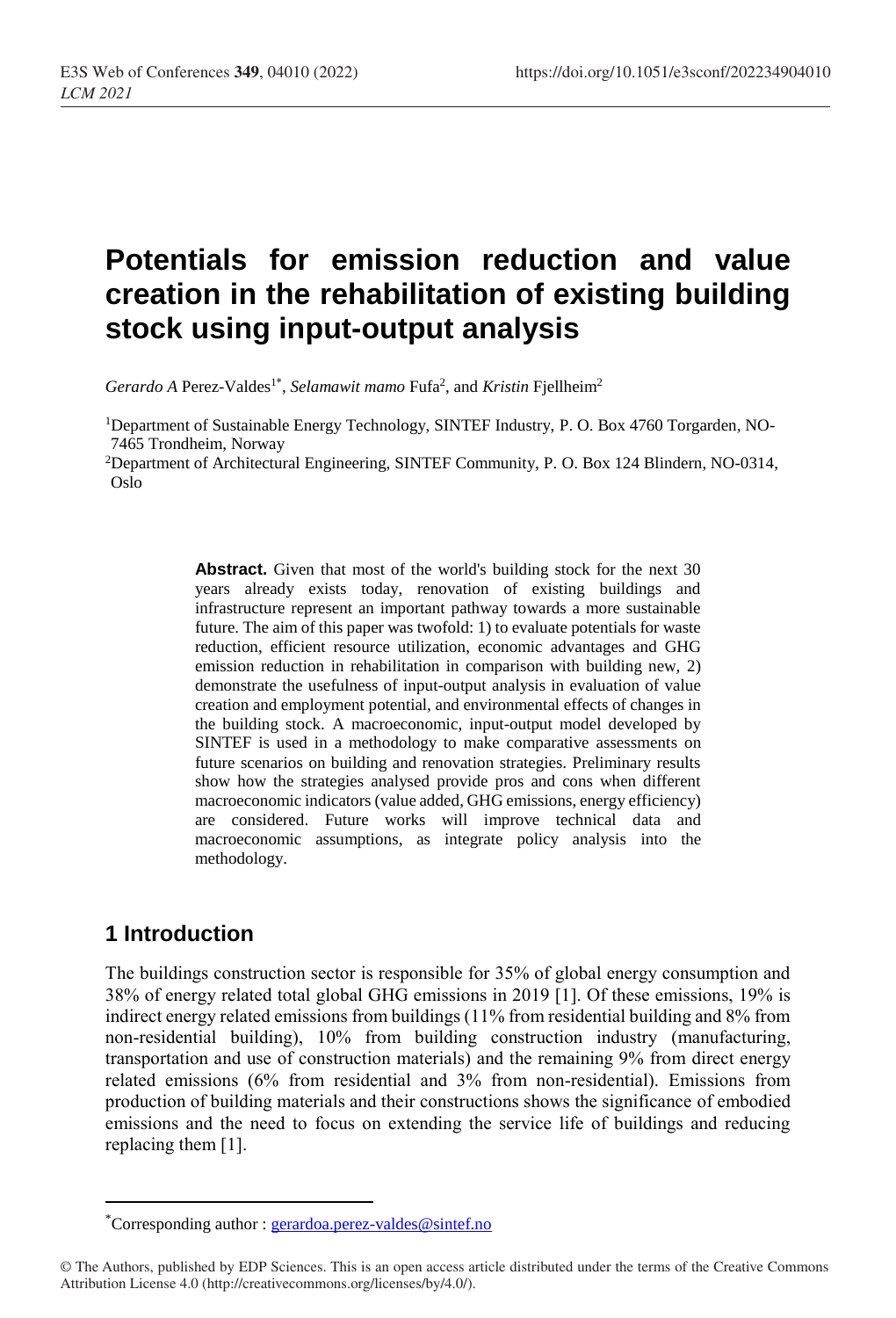Even if 85-95% of EU's building stock is expected to stand in 2050, around 75% of those buildings are energy inefficient and the annual renovation rate is below 1% [2]. The Norwegian building stock is also expected to follow the same trend. The EU green deal has started a new renovation initiative in 2020 "renovation wave" with a target to doubling the current public and private renovation rate in the next 10 years [3]. The industry is seen as essential to the transition to circular economy as it generated ca. 25-30% of the total waste generated in EU, which is equivalent to around 40% of raw material extraction. To achieve the 55% emission reduction target by 2030 compared to 1990 levels, a reduction of 60% GHG emissions, 14% final energy consumptions and 18% energy consumption for heating and cooling from buildings in EU by 2030 [2] is estimated to be needed. Given the larger proportion of existing buildings compared to the number of new buildings, and that majority of existing buildings are energy-inefficient, there is a need to assess the potential of energyefficient measures in the existing building stock [4]. Shifting from a linear to circular built environment and investigate potential environmental, economic, and social impacts, benefits and trade-offs using a dynamic input-output analysis method at different scales (at building, neighbourhood, city, region, country, global) over the entire life cycle is essential.

The aim of this paper was to evaluate potentials for waste reduction, efficient resource utilization, economic and GHG emission reduction in rehabilitation in comparison with building new. Further, it will show the usefulness of input-output analysis in evaluation of value creation and employment potential, and environmental effects of changes in the building stock. The paper starts by giving a background, followed by a description of the methodology and used background data. The main findings are then presented, followed by discussions and future research aspects. The paper draws final remarks in the conclusion.

### **2 Methodology**

In this study, the IO model MEIONorway is applied. MEIONorway has been developed by SINTEF [5]. MEIONorway uses macro-econometric regressions to project future developments, making it a Dynamic Input-Output model [6]. The econometric parameters used to direct the future state of the Norwegian economy are taken from the United Nations System of National Accounts. These include expectations on population and GDP developments, labour potential and investment data.

The IO tables used in the methodology are sourced from the openly available Statistics Norway (SSB) data. SSB is also used to source waste from building data [7].

Changes in industrial composition, such as new technologies, efficiency changes, and tax instruments, are exogenous. They correspond to radical developments in one or more production process, and characterise the scenarios used in the numerical simulations. In this work, a scenario models a building stock strategy, either economy-driven, or because of a governmental policy. When a scenario change is introduced and the model's simulation is completed, an economic equilibrium has been achieved, and the values of response variables are reported.

Since the IO model requires cost element at an aggregated level, the top-down approach is followed, using the building data from the Norwegian price book [8], which gives the costs of several different building construction types in Norwegian kroner (NOK). It also gives a detailed overview of the materials and work being performed for the construction of the buildings. The background data from the building project type apartment blocks 3 and 4 storeys named "*1322 Boligblokk prefab betong i 3 etasjer over lukket parkeringskjeller*" in the Norwegian price book. No other building typology was considered for this study as of now. Due to the difficulty of accounting for labour costs in each component in the sources, a flat rate of 10 % was assigned to labour costs, to be refined in future works. To account for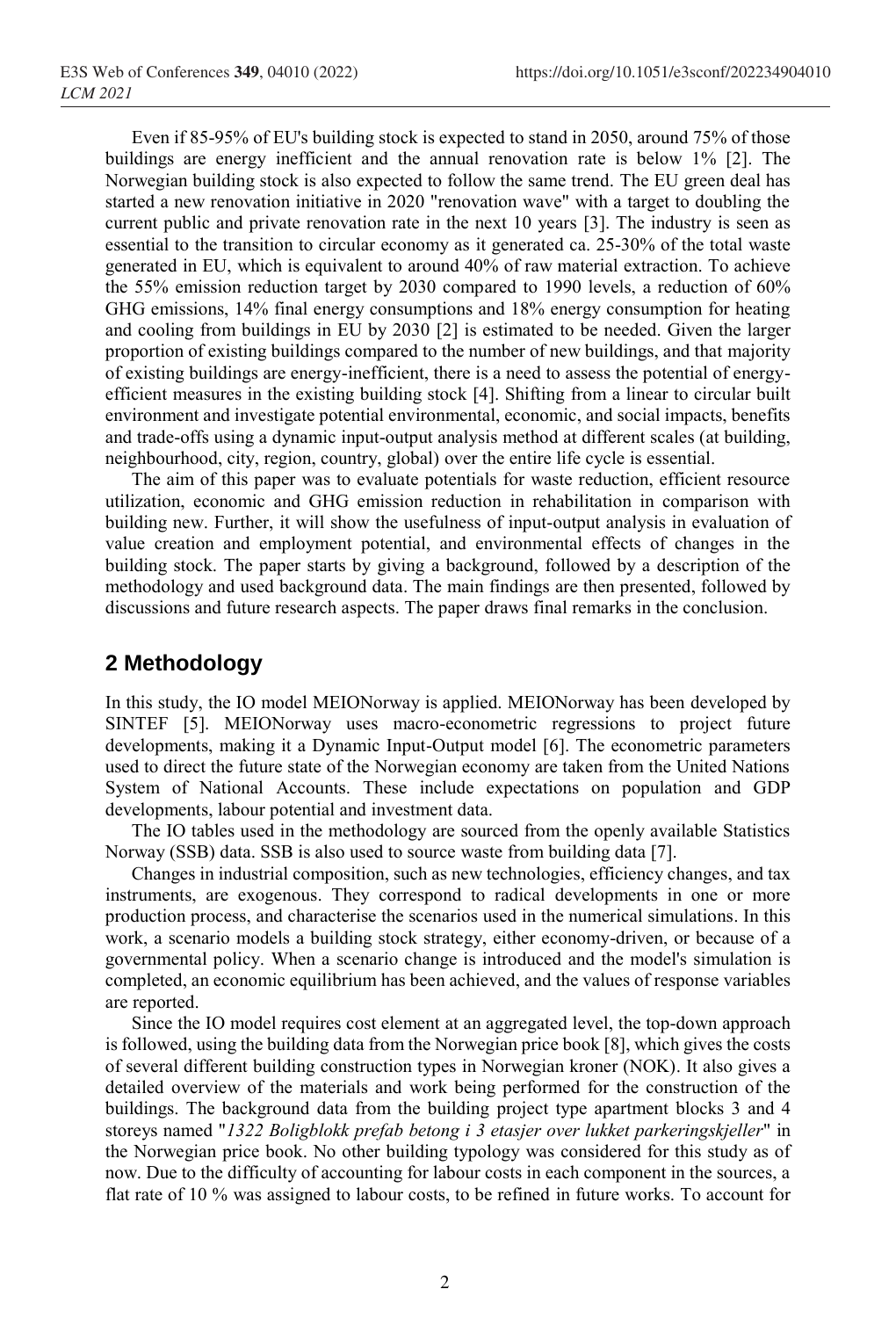this simplification, Scenario 5, based on Scenario 1, is included. Scenario 5 provides a sensitivity analysis on the labour cost simplification.

**[Table 1](#page-2-0)** shows scenarios with parametrised changes along three dimensions: build mix (new, rehabilitated), Energy Efficiency per building type, and labour costs.

<span id="page-2-0"></span>

| <b>Table 1.</b> Scenario Design; A scenario Combines one Building Strategy, one Energy Efficiency |
|---------------------------------------------------------------------------------------------------|
| Strategy (based on standards by the Building Quality directorakte, dibk.no), and one Labour       |
| <b>Estimation Strategy</b>                                                                        |

| Scen           | <b>Building Strategy</b>                                                 | <b>Energy Efficiency Strategy</b>                                       | Labour |
|----------------|--------------------------------------------------------------------------|-------------------------------------------------------------------------|--------|
|                |                                                                          |                                                                         | Cost   |
| <b>BAU</b>     | <b>BAU</b> (98.8 % new buildings, built<br>from scratch; 1.2 % partially | <b>BAU:</b> New buildings: AB TEK17;<br>Part. Rehab Buildings: Standard | $10\%$ |
|                | rehabilitated buildings)                                                 | upgrade.                                                                |        |
| 1              | Ambitious rehabilitation (96 %                                           | <b>BAU</b>                                                              | $10\%$ |
|                | new; 2.4 % partially, and 1.2 fully                                      |                                                                         |        |
|                | rehabilitated buildings)                                                 |                                                                         |        |
| $\mathfrak{D}$ | Extreme rehabilitation ( $\overline{92\%}$                               | <b>BAU</b>                                                              | $10\%$ |
|                | new; 5 % partially and 2.4 % fully                                       |                                                                         |        |
|                | rehabilitated buildings)                                                 |                                                                         |        |
| $\mathbf{3}$   | Ambitious rehabilitation                                                 | EE1                                                                     | $10\%$ |
|                |                                                                          | New buildings: AB PH                                                    |        |
|                |                                                                          | Partially. rehab. buildings: Standard                                   |        |
|                |                                                                          | Upgrade                                                                 |        |
|                |                                                                          | Fully rehab buildings: Ambitious                                        |        |
|                |                                                                          | Upgrade.                                                                |        |
| $\overline{4}$ | Ambitious rehabilitation                                                 | EE <sub>2</sub>                                                         | $10\%$ |
|                |                                                                          | New buildings: AB PH                                                    |        |
|                |                                                                          | Partially rehab. buildings: Ambitious                                   |        |
|                |                                                                          | Upgrade.                                                                |        |
|                |                                                                          | Fully rehab buildings: AB TEK17                                         |        |
| 5              | Ambitious rehabilitation                                                 | <b>BAU</b>                                                              | 20 %   |
| 6              | Extreme rehabilitation                                                   | EE1                                                                     | $10\%$ |
| $\overline{7}$ | Extreme rehabilitation                                                   | EE2                                                                     | $10\%$ |

#### **3 Results**

Value Added, for most sectors, represents the total wages, salaries, taxes, and capital returns of the sector. Value creation can be understood as the relative increase (with respect to the BAU scenario) in value added in any or all sectors. Summarising value creation we focus on the Construction, Power Generation, and Waste-management-and-Reuse sectors, which are the ones more closely linked to the building and rehabilitation activities.

In general, all scenarios see a positive effect in value creation with respect to the baseline scenario, with the Extreme rehabilitation scenario delivering a high 0.1495 % increase, followed by ExtremeEE1 and Extreme EE2 (**F[IG](#page-3-0). 1**, left). Notice that, we have allocated spending saved from new buildings to leisure activities, which overall have a high VA potential compared to other industries and this affects the results accordingly. The construction sector sees a decrease in VA in the first few years, regardless of scenario. Here, the largest loss of VA is observed in the Extreme scenarios (**F[IG](#page-3-0). 1**, right).

The electricity sector shows a decrease in the first few years, only to recuperate its steady growth in the following years. Expectedly, the Energy Efficiency 1 and 2 scenarios contribute more to this trend than their counterparts, The Waste treatment, Sewage and (emphasizing) Recovery sector, shows the opposite behaviour. This sector increases its value added as its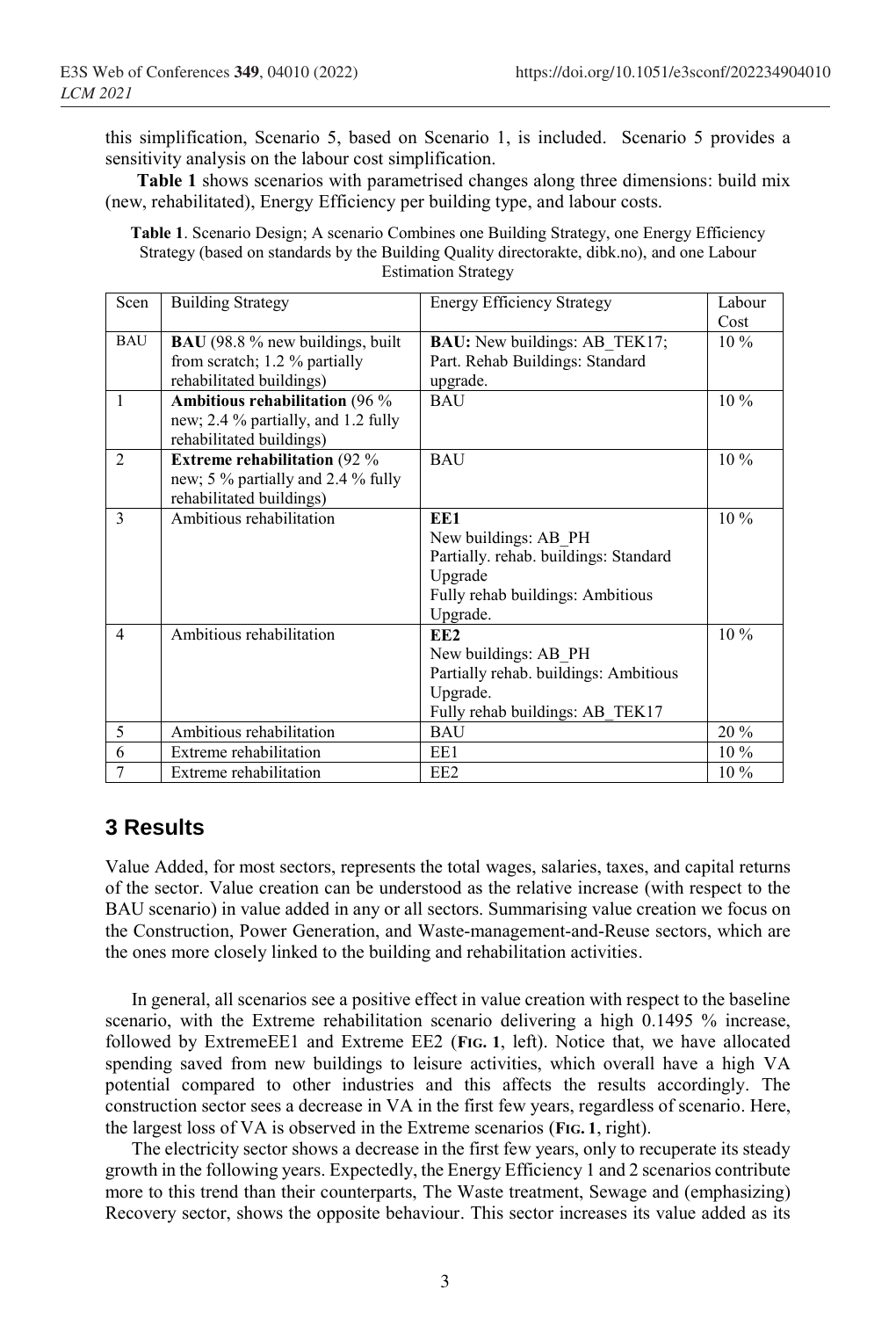



<span id="page-3-0"></span>**Fig. 1.** Above: Value Creation Total; below: VA for the Construction sector, MNok. Values are relative to the BAU scenario.

The long-term power and heating consumption is of particular interest. The Energy Efficiency dimension of the analysis was expected to show an offsetting of costs. This was indeed observed. The Ambitious and Extreme rehabilitation scenarios increase energy consumption, potential energy gains in their respective EE1 and EE2 variants compensate for this (**F[IG](#page-4-0). 2**). Total consumption, however, is a net increase after the first few years, meaning households spend more overall, increasing their welfare measure.

The IO model can quantify different types of GHG emissions produced by each industrial sectors' operation, in CO2 equivalent. Emissions per sector are calculated using SSB estimations [9], and the conversion of other emissions to CO2 equivalent was made using the IPCC report [10]. There is a visible effect being driven by both the push for refurbishing, and the energy efficiency measures implemented. When we look *solely* at power generation, the EE1 and EE2 cases do manage to offset the additional emissions from the ambitious and extreme refurbishing strategies. In the construction sector GHG emissions fall at a similar rate as the loss in VA for the sector. The Waste treatment sector, which sees increased VA due to its role as recovery and recycling activities, sees increased emissions accordingly.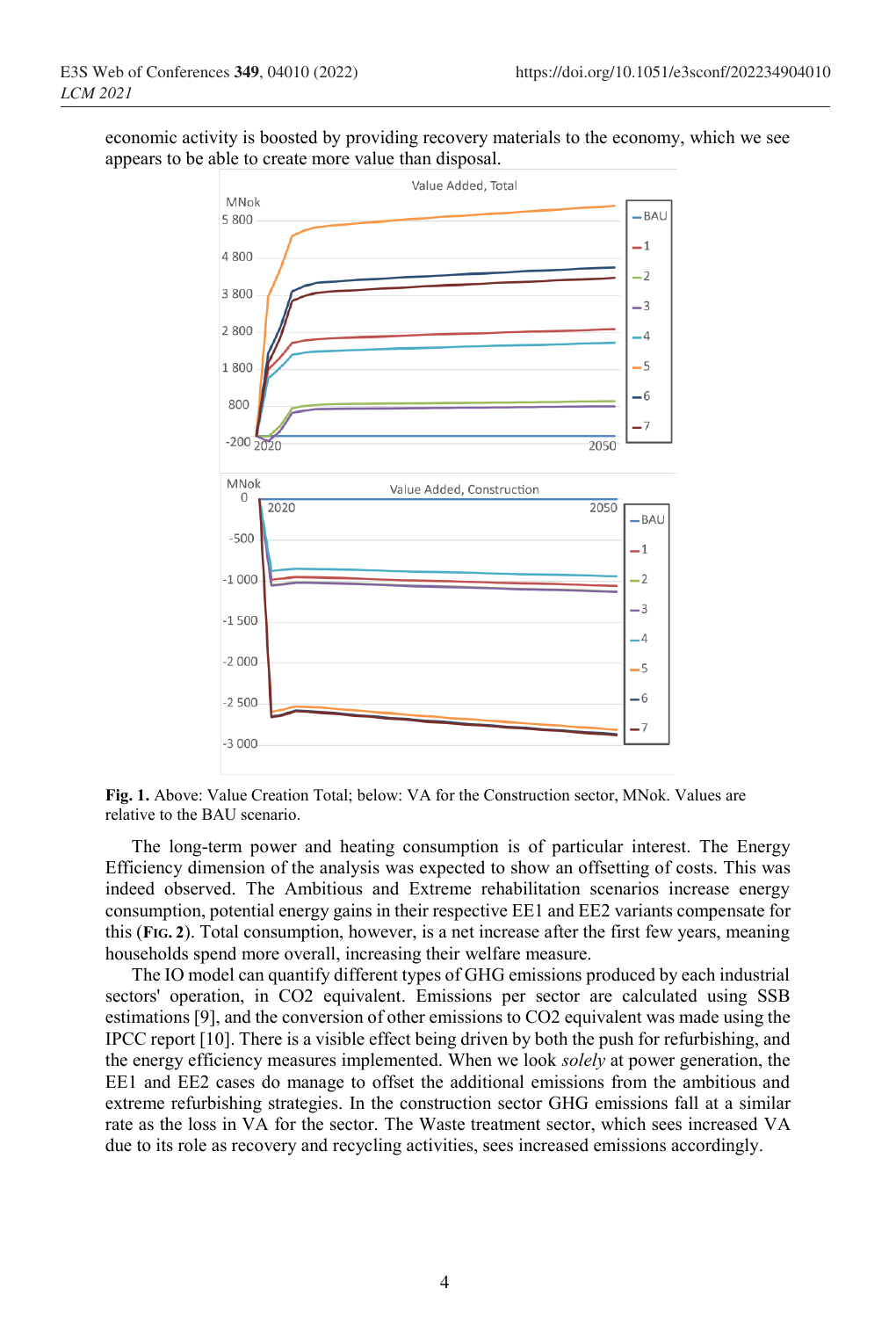

<span id="page-4-0"></span>**Fig. 2** Above: Household Energy Consumption; below: GHG emissions for the Power sector; values are given as relative to the BAU scenario.

The model shows an *overall increase* in emissions, of about 2.5 % in the Extreme case. This can be expected as emissions increase with the increase in GDP. The increase is due to MH4 and N2O, and it comes from the agricultural sector. This in an inevitable consequence of the assumption that the money *not spent* in construction activities due to the cheaper refurbishing is spent in other sectors which provide higher VA, thus increasing GDP and therefore driving higher food consumption.

Social sustainability can be measured in part by the estimated employee numbers provided by the model. As it can be seen, employment effects are positive, even more so in the *Extreme* scenarios. This assumes that those jobs not required in the building sector instead to go renovation, waste recovery, and leisure activities, which are paid better. If we assume the effects can be extrapolated to larger areas, employment itself can become a driver for building policy in the medium term.

#### **4 Discussions and further work**

The findings from the study show that, apart from the material flow involved in waste reduction, efficient resource utilization, economic advantages and GHG emission reduction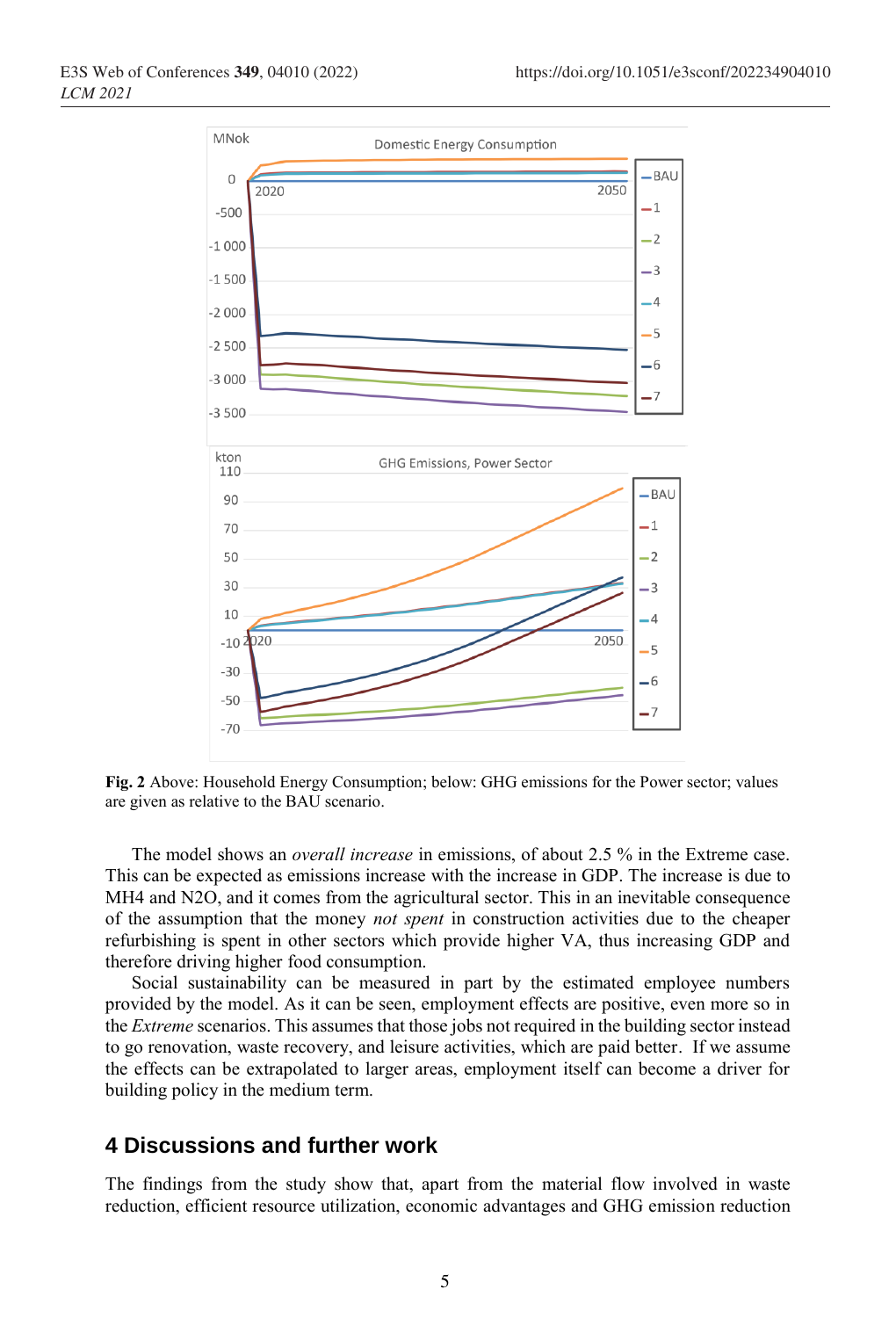potential of rehabilitation is better than building new (objective 1). Increased refurbishing increases value added/GDP in the country, though not necessarily in every sector equally. In particular, the construction sector experiences a fall in VA with more refurbishing, and the power sector sees less VA when efficiency measures are implemented. These results assume a redistribution of spending, and limited effects on exports of energy; the first are assumed as given, whereas the second imply assumptions non-related to the construction/rehabilitation questions and were thus not considered for the moment.

Energy saving measures are a clear defining factor for the consumption of households; without energy efficiency measures, we have a net increase in energy consumption in the scenarios where we build fewer new buildings and instead use refurbished ones. Interpreting GHG results requires more nuance; redistribution of spending and increase in VA lead to increased GHG emissions overall. The hypothesis here is that spill over effects into other sectors could happen; so additional policy tools could be used to address this.

The results from this study also show the usefulness of input-output analysis in evaluation of value creation and employment potential, and environmental effects of changes in the building stock (objective 2). We interpret the capability of the methodology herein presented to provide deeper insights into a) the economy in general, and b) the construction sector in particular, which could not necessarily be obtained without the systemic view provided by the input-output perspective.

There are, admittedly, a number of limitations in this work, due to both unavailability of data, and the time and cost of their implementation. Many of these also present opportunities for further development of the study, and possibly also of the methodology itself.

**Labour cost estimation** should be improved to include itemised labour cost parameters instead of a flat 10 % rate. As for **background data and statistical projections,** we have used a top-down approach; however, a bottom-up approach would give more detailed and validated background data. A better assumption for future works would have a differentiated per-year expected demand for these and other types of housing options.

The study covers only at **housing blocks**; adding the remaining dwelling options to the analysis would provide a more comprehensive look at the construction sector and closely interlinked sectors.

There are many factors involved in the evaluation of the GHG **emissions** produced. In future works, we hope to add more refined assumptions on emissions for the relevant sectors, as well as introducing measures which address the increase in emissions on indirectly impacted sectors.

While there is a strong link to **circular economy** in the study, we lack a dedicated recycling, repurposing and reuse industrial sector, separate from the sewage, and waste management sector, which we hope to add in the future. Additionally, a **material flow extension** can bring material waste in the model on par with the emission accounting as it is now.

#### **5 Conclusion**

The study on input-output techniques applied to rehabilitation of buildings with emphasis on energy efficiency found that in general, there is a good value creation potential when we look at schemes with increased rehabilitation rate of housing blocks instead of building new units. There were also generally positive spill-over effects in employment, reduction in waste and lower energy consumption. However, we also saw increased emission rates in sectors not directly related to the construction and energy ones, though the latter do have a reduction. Thus, this type of methodology combining the macroeconomic perspective of an input-output model with the building-specific parameters as input data gives a holistic perspective not necessarily achieved when we only use one or the other.